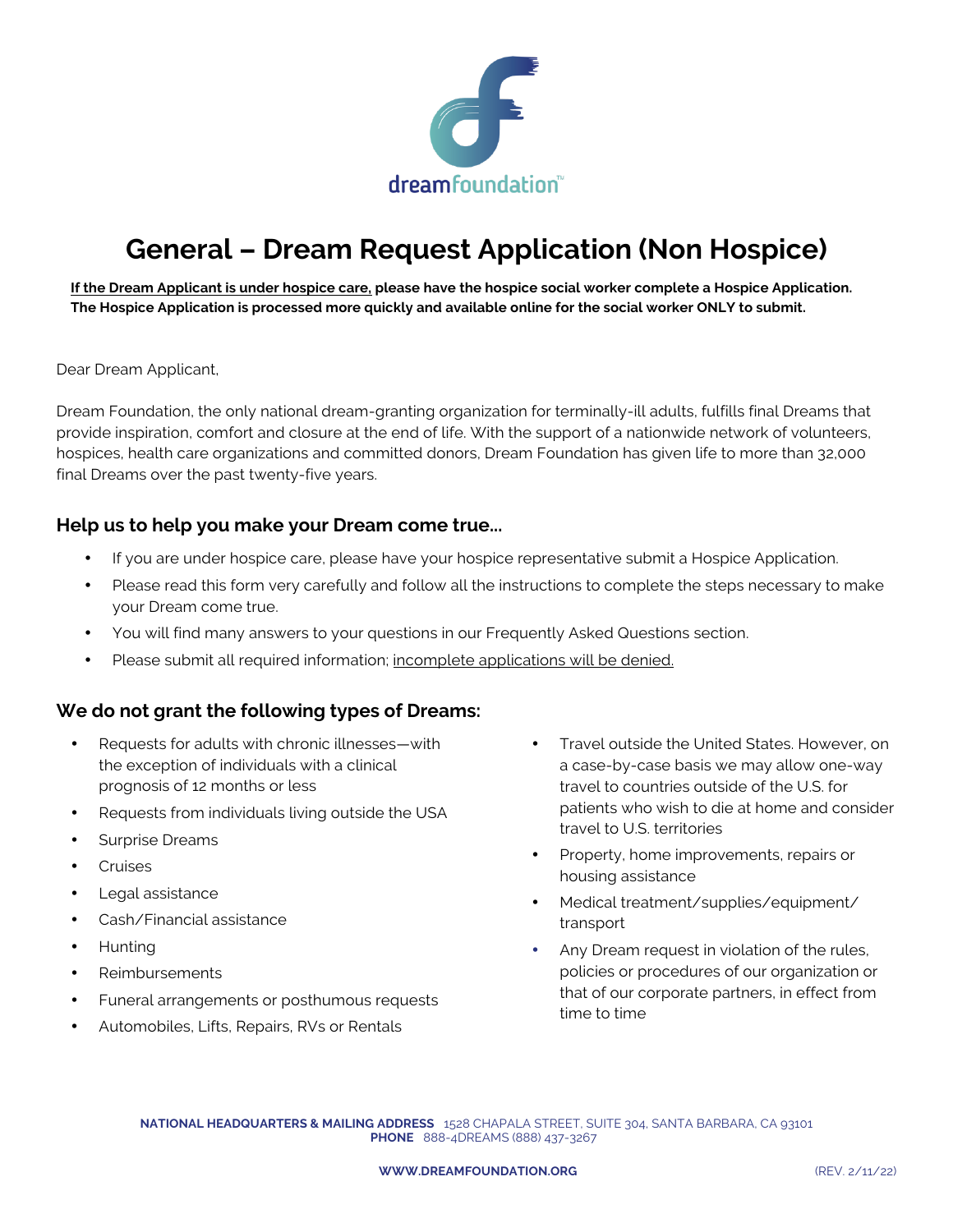# **Step 1: Application Requirements**

- **Please include a photograph, personal letter, and copy of tax return (outlined in detail below).**
- **Photograph:** Must be clear and taken within the past year. It may include family, pet, etc…
- **Letter:** Your letter should:
	- o Be 1-2 pages, clearly describe your Dream, its importance to you, what it means to you and where the most help is needed to fulfill that Dream
- **Annual Income:** Please provide a copy of the signature page of your most recent tax return (Form 1040) or other proof of annual household income (e.g. SSI, Disability Statement or Bank Statement)

# **Step 2: General Information**

|                                                                                 | Home Phone: ( a contract of the Cell Phone: ( a contract of the contract of the Phone: ( a contract of the Cell Phone: ( a contract of the contract of the contract of the contract of the contract of the contract of the con |                                    |
|---------------------------------------------------------------------------------|--------------------------------------------------------------------------------------------------------------------------------------------------------------------------------------------------------------------------------|------------------------------------|
| (Must be over 18)                                                               |                                                                                                                                                                                                                                |                                    |
|                                                                                 |                                                                                                                                                                                                                                |                                    |
|                                                                                 |                                                                                                                                                                                                                                |                                    |
|                                                                                 | Gender: <u>Communication of Referred by:</u> Communication of the Communication of the Referred by:                                                                                                                            |                                    |
|                                                                                 | Present/Most Recent Employer: _________________________________Current Annual Household Income: _____________                                                                                                                  |                                    |
|                                                                                 |                                                                                                                                                                                                                                |                                    |
|                                                                                 |                                                                                                                                                                                                                                |                                    |
| (Including City/State/Zip if different from above)                              |                                                                                                                                                                                                                                |                                    |
| Alternative Dream Request: (Must be entirely unrelated to first Dream):         |                                                                                                                                                                                                                                |                                    |
| (If no alternative Dream is listed, only primary Dream request will be pursued) |                                                                                                                                                                                                                                |                                    |
| Has Applicant ever been granted a Dream by another organization?                |                                                                                                                                                                                                                                | <b>No</b><br>Yes                   |
| VISA M/C __Other _______________________                                        | Does Applicant, or a participant in the Dream, have a well-funded credit or debit card?                                                                                                                                        | Yes<br>$\overline{\phantom{0}}$ No |
|                                                                                 | Does Recipient, or one of the participants in Dream, have a valid driver's license or ID?                                                                                                                                      | Yes<br>in No                       |
|                                                                                 | Is an application submitted or pending with another wish-granting organization?                                                                                                                                                | <b>Yes</b><br>in No                |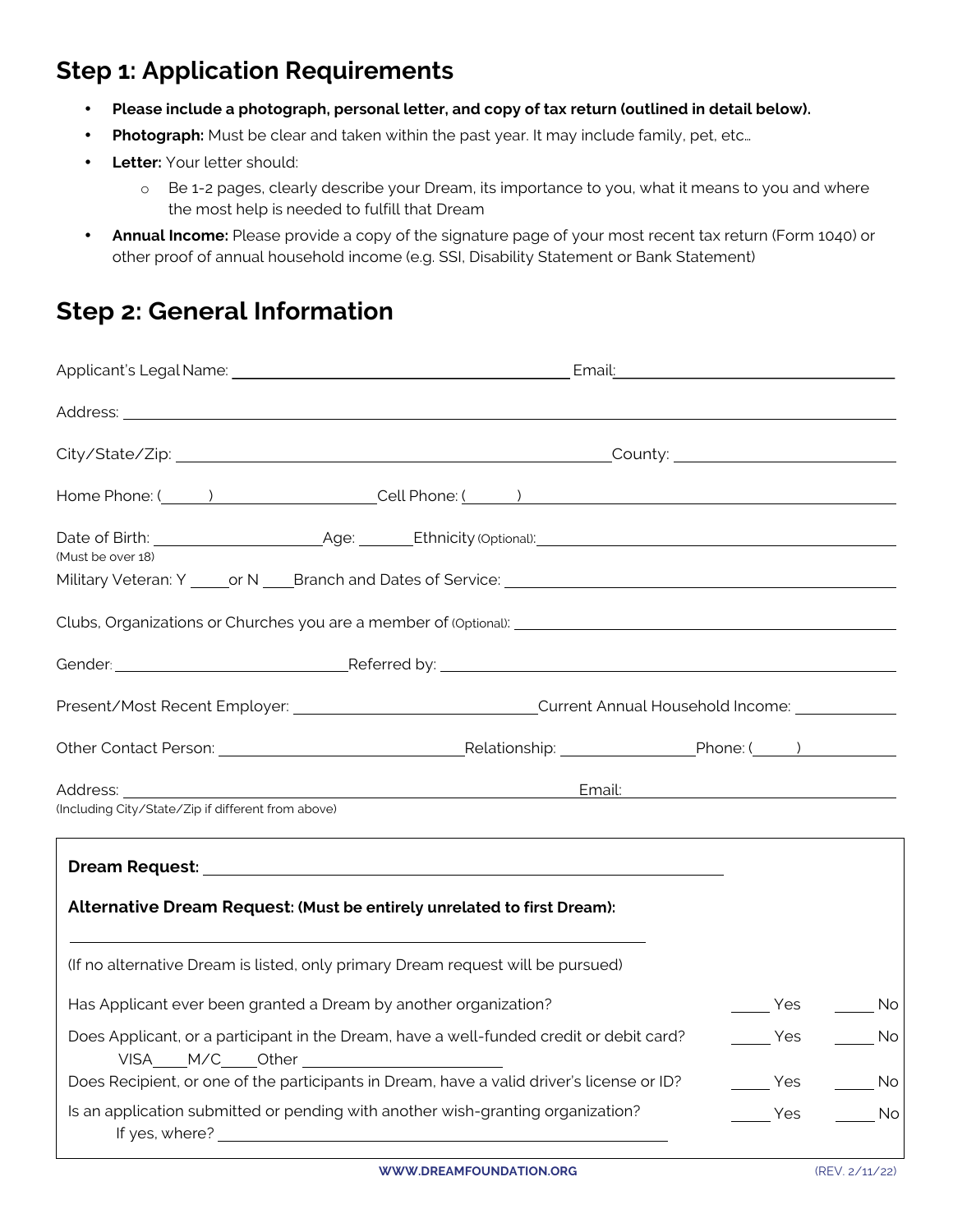|  |  |  | <b>Step 3: Dream Request</b> |
|--|--|--|------------------------------|
|--|--|--|------------------------------|

| (Including City/State/Zip)<br>Phone Number: ( ) The Contract Contract Contract Contract Contract Contract Contract Contract Contract Contract Contract Contract Contract Contract Contract Contract Contract Contract Contract Contract Contract Contract Co<br>If patient is under hospice care - Hospice Name: [19] [2012] [2012] [2012] [2012] [2012] [2012] [2012] [2012] [<br>(A Hospice Application that is more expedited is available for social worker to fill out on our website at www.dreamfoundation.org)<br>I certify that I am the treating physician of the Applicant. To the best of my knowledge, my patient has a life expectancy of 12<br>months or less OR my patient could not actively participate in the requested Dream beyond the next 12 months. I certify that<br>my patient is of sound mind, and capable to sign legal documents. I have discussed (or will discuss) the Dream request with my<br>patient and have deemed it safe and reasonable if his/her Dream is granted within the next three months. |      |                    | Phone: () |
|------------------------------------------------------------------------------------------------------------------------------------------------------------------------------------------------------------------------------------------------------------------------------------------------------------------------------------------------------------------------------------------------------------------------------------------------------------------------------------------------------------------------------------------------------------------------------------------------------------------------------------------------------------------------------------------------------------------------------------------------------------------------------------------------------------------------------------------------------------------------------------------------------------------------------------------------------------------------------------------------------------------------------------------|------|--------------------|-----------|
|                                                                                                                                                                                                                                                                                                                                                                                                                                                                                                                                                                                                                                                                                                                                                                                                                                                                                                                                                                                                                                          |      |                    |           |
|                                                                                                                                                                                                                                                                                                                                                                                                                                                                                                                                                                                                                                                                                                                                                                                                                                                                                                                                                                                                                                          |      |                    |           |
|                                                                                                                                                                                                                                                                                                                                                                                                                                                                                                                                                                                                                                                                                                                                                                                                                                                                                                                                                                                                                                          |      |                    |           |
|                                                                                                                                                                                                                                                                                                                                                                                                                                                                                                                                                                                                                                                                                                                                                                                                                                                                                                                                                                                                                                          |      |                    |           |
|                                                                                                                                                                                                                                                                                                                                                                                                                                                                                                                                                                                                                                                                                                                                                                                                                                                                                                                                                                                                                                          |      |                    |           |
|                                                                                                                                                                                                                                                                                                                                                                                                                                                                                                                                                                                                                                                                                                                                                                                                                                                                                                                                                                                                                                          |      |                    |           |
|                                                                                                                                                                                                                                                                                                                                                                                                                                                                                                                                                                                                                                                                                                                                                                                                                                                                                                                                                                                                                                          |      |                    |           |
| <b>This Part To Be Completed By Physician Only</b>                                                                                                                                                                                                                                                                                                                                                                                                                                                                                                                                                                                                                                                                                                                                                                                                                                                                                                                                                                                       |      |                    |           |
|                                                                                                                                                                                                                                                                                                                                                                                                                                                                                                                                                                                                                                                                                                                                                                                                                                                                                                                                                                                                                                          |      |                    |           |
|                                                                                                                                                                                                                                                                                                                                                                                                                                                                                                                                                                                                                                                                                                                                                                                                                                                                                                                                                                                                                                          |      |                    |           |
| <b>Step 4: Medical Information:</b>                                                                                                                                                                                                                                                                                                                                                                                                                                                                                                                                                                                                                                                                                                                                                                                                                                                                                                                                                                                                      |      |                    |           |
|                                                                                                                                                                                                                                                                                                                                                                                                                                                                                                                                                                                                                                                                                                                                                                                                                                                                                                                                                                                                                                          |      |                    |           |
| <u> 1990 - Andrea Aonaich, ann an Cathracha ann an Comhair ann an Cathracha ann an Cathracha ann an C</u>                                                                                                                                                                                                                                                                                                                                                                                                                                                                                                                                                                                                                                                                                                                                                                                                                                                                                                                                |      |                    |           |
| <u> 1999 - Jan James James, poet en angleški politik († 1908)</u>                                                                                                                                                                                                                                                                                                                                                                                                                                                                                                                                                                                                                                                                                                                                                                                                                                                                                                                                                                        |      |                    |           |
| <u> 1999 - Jacques Marian, política español (f. 1989).</u>                                                                                                                                                                                                                                                                                                                                                                                                                                                                                                                                                                                                                                                                                                                                                                                                                                                                                                                                                                               |      |                    |           |
| <u> 1989 - Andrea San Andrea Andrea Andrea Andrea Andrea Andrea Andrea Andrea Andrea Andrea Andrea Andrea Andrea </u>                                                                                                                                                                                                                                                                                                                                                                                                                                                                                                                                                                                                                                                                                                                                                                                                                                                                                                                    |      |                    |           |
| PARTICIPANT/CHILD'S NAME:                                                                                                                                                                                                                                                                                                                                                                                                                                                                                                                                                                                                                                                                                                                                                                                                                                                                                                                                                                                                                | SEX: | RELATIONSHIP: AGE: | DOB:      |
|                                                                                                                                                                                                                                                                                                                                                                                                                                                                                                                                                                                                                                                                                                                                                                                                                                                                                                                                                                                                                                          |      |                    |           |
| Participants requested family, spouse, caregiver, and children under the age of 18 living at home:                                                                                                                                                                                                                                                                                                                                                                                                                                                                                                                                                                                                                                                                                                                                                                                                                                                                                                                                       |      |                    |           |
| (If no alternative Dream is listed, only primary Dream request will be pursued)                                                                                                                                                                                                                                                                                                                                                                                                                                                                                                                                                                                                                                                                                                                                                                                                                                                                                                                                                          |      |                    |           |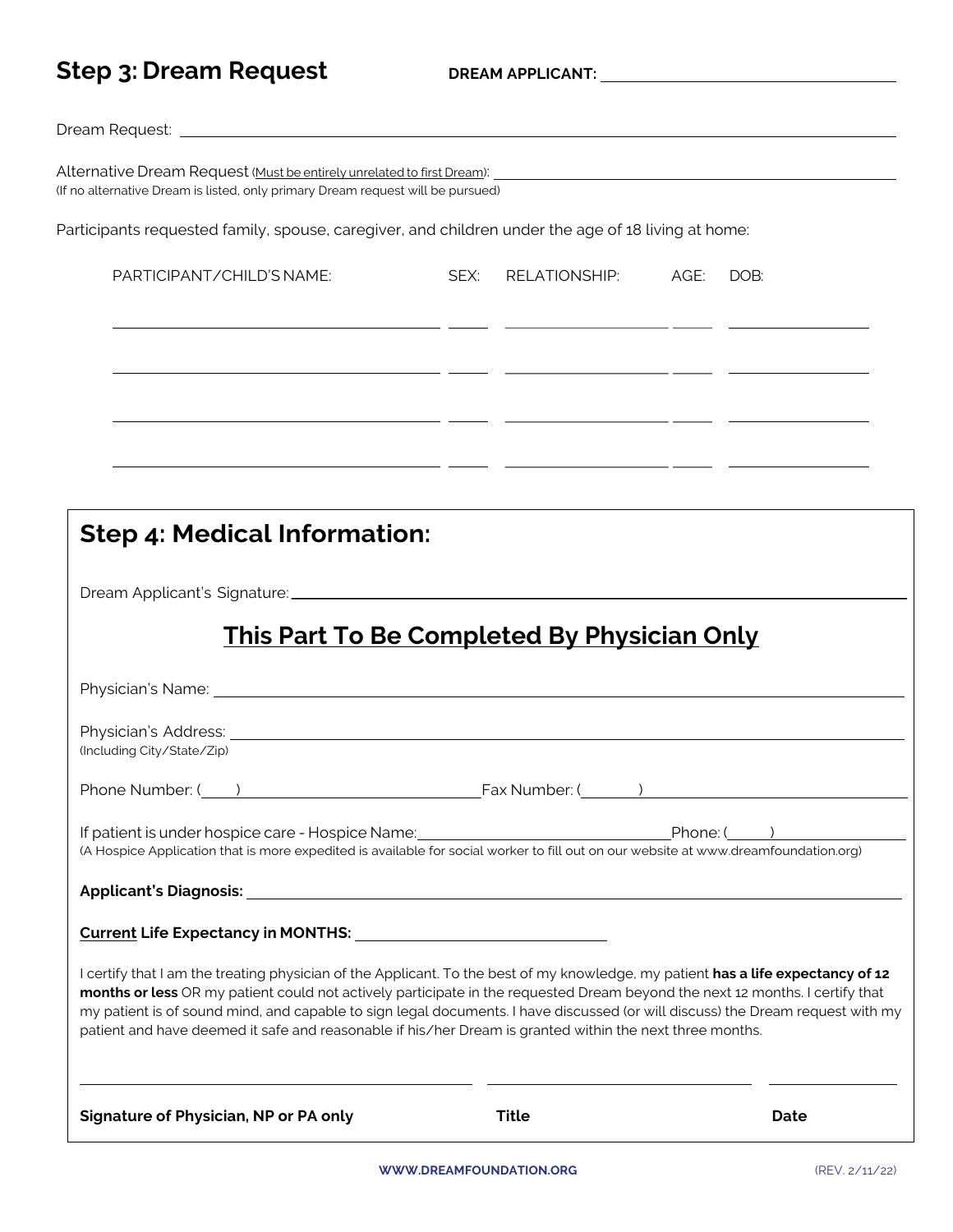# **Step 5: Dream Agreement**

#### **Please initial items 2, 3, 4, 5 and 20 where indicated, below:**

- **1. Granting of Dream.** Dream Foundation ("DF") shall assist with the Dream requests for the person identified below ("Recipient") and Recipient's immediate family members or caregiver – such as a spouse, significant other, caregiver, mother, father, and/or dependent children who live in the home and are under the age of 18, subject to the terms and conditions set forth in this agreement. DF reserves the right in its sole and absolute discretion, to decide if a Dream will be granted and on what terms. DF shall have no obligation to fulfill any Dreams hereunder if it elects to terminate or abandon such Dreams pursuant to section 10 below.
- **2. Permission to disclose medical condition.** The Recipient grants DF the right to disclose the nature of his/her medical condition to the extent necessary in the fulfillment of the Dream. Furthermore, the Recipient grants DF permission to obtain medical information about the recipient which DF may feel necessary for fulfillment of the Dream and authorize all physicians and medical care providers to provide DF with all medical information. **[initial here]**
- **3. Waiver.** The Recipient and all participants hereby forever waive any and all rights or claims he or she may have or may hereafter acquire against DF, its officers, directors, agents, and employees arising out of any injury, harm damage or loss of any kind to body or property, including without limitation the transmission of infectious or communicable disease and/or attorneys' fees (collectively "Losses") suffered or incurred by the Recipient, and any participant, arising out of or in any way related to DF's preparation, execution or fulfillment of the Dream, whether or not such Losses were caused by the active, passive or gross negligence or omission of DF or any other person. **[initial here]**
- **4. Release.** Recipient, and all participants, together, and each of them individually, do hereby forever release and hold DF, its officers, directors, agents, and employees harmless from any and all Losses suffered or incurred by Recipient or any participant arising out of or in any way related to DF's preparation, execution or fulfillment of the Dream, whether or not such Losses were caused by the active, passive or gross negligence of DF or any other person. **[initial here]**
- **5. Indemnity.** Recipient, and all participants, jointly and severally, do hereby agree to indemnify and hold DF, its officers, directors, agents, and employees harmless of and from any and all Losses suffered or incurred by DF, its officers, directors, agents, and employees as the result of any claim, lawsuit, or action arising from the actions or omissions of Recipient and any participant during the preparation, execution and fulfillment of the Dream, or due to a breach by Recipient, or any participants, of the representations, warranties or covenants contained in this agreement. Said hold harmless and indemnity includes, but is not limited to, reasonable attorneys' fees and costs incurred by DF, it officers, directors, agents, and employees in retaining attorneys of DF's choice to defend any and all such claims, lawsuits, and actions. **[initial here]**
- **6. Relatives/Friends.** No person may accompany the Recipient during any portion of the Dream fulfillment, unless specifically agreed to in writing between DF and Dream Recipient.
- **7. Dream expenses.** The expenses DF has agreed to pay for are those foreseeable and directly related to the fulfillment of the Dream. Dream Recipient, relatives or friends, together understand that they may be forced to incur substantial expenses as a result of unforeseen events or circumstances beyond DF's control, especially if fulfillment of the Dream involves travel. DF shall not have any responsibility or liability for expenses incurred by Recipient, relatives or friends which have not been expressly assumed by DF pursuant to this Agreement, which have been caused by unforeseen events, or circumstances beyond DF's control. For example, a particular Dream may contemplate DF paying for certain specific expenses for a specific period of time while Recipient is traveling away from home. If Recipient's medical condition deteriorates so that immediate hospitalization is necessary, Recipient may be forced to remain away from home longer than the period of time contemplated by the Dream. In that event, it will be the sole responsibility of the Recipient to pay for all expenses in excess of those for which DF has agreed to pay, whether medically-related, for meals and lodgings, including hospitalization, or for other goods, or services of any nature. **If death occurs during Dream, DF is unable to assist in any way.**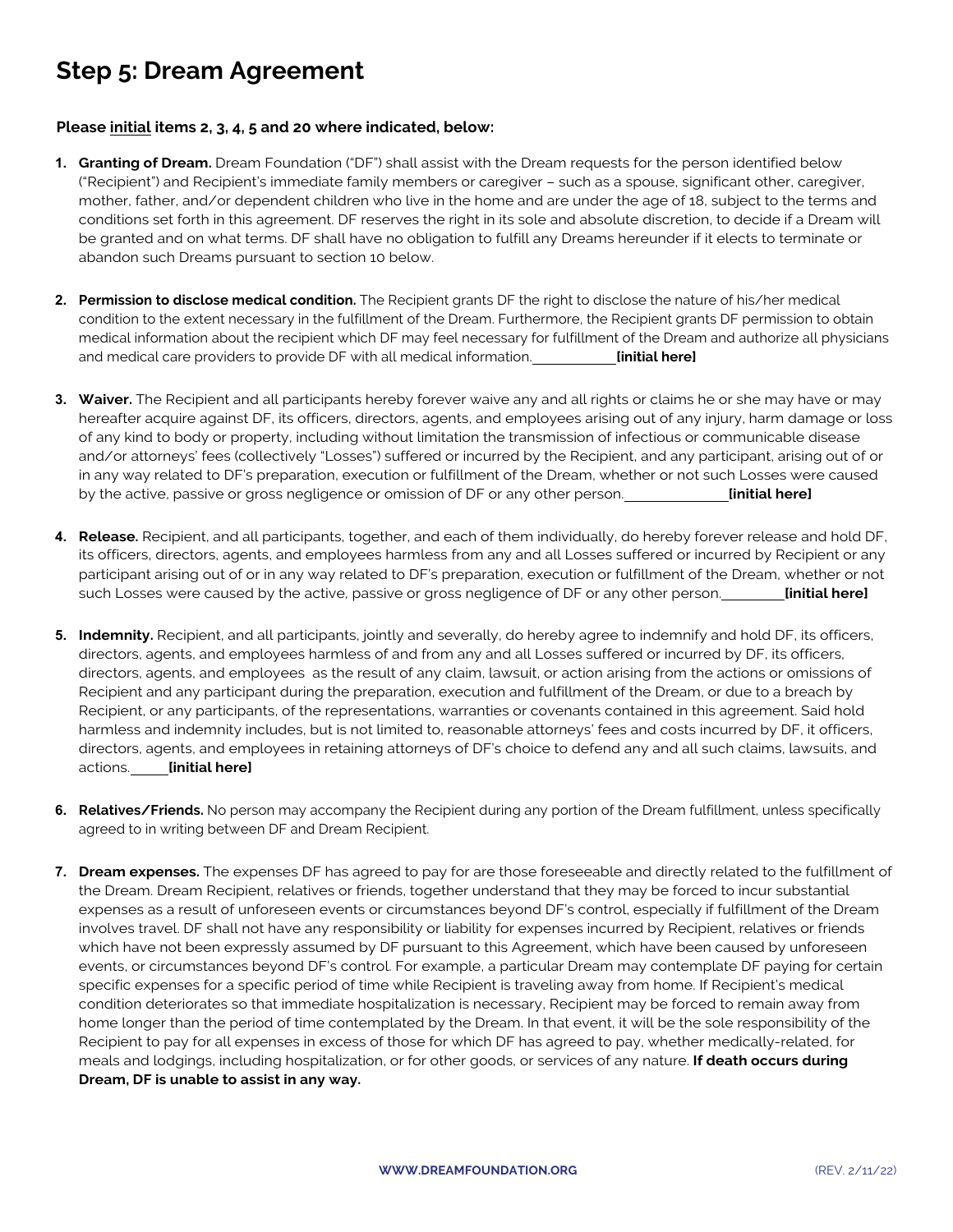- **8. Fundraising.** As a participant in Dream Foundation program, if needed, a campaign may be undertaken in your community, with your prior approval, to raise funds and/or frequent flyer miles to fulfill the Dream. Money raised will be used for your Dream up to a maximum allocation as described in item 7. Funds or miles raised above the allocation for your Dream will be used for future Dreams.
- **9. Representations and warranties.** Recipient, relatives, friends, and participants, jointly and severally, make the following representations and warranties to DF:
	- (a) they have made a true and full disclosure of all medical conditions to DF;
	- (b) all information contained in the application and any materials provided in support of the application are true and correct in all material respects;
	- (c) they will notify DF if and when Recipient's medical condition should deteriorate at any time prior to fulfillment of the Dream;
	- (d) they are carrying, or during the fulfillment of the Dream shall be carrying, full medical insurance, including any additional coverage which may be required as a result of the Dream to be fulfilled, or that they assume the risk and personal responsibility of failing to carry adequate medical insurance;
	- **(e) if fulfillment of the Dream involves travel, they are able to bear the financial burden of the potentially substantial expenses which they may be forced to personally incur as a result of unforeseen circumstances or events beyond DF's reasonable control (as set forth in paragraph 7), and that they assume the risk and personal responsibility for such expenses;**
	- (f) if fulfillment of the Dream involves travel or the gathering, participation In or exposure to large groups, they are fully aware of the health and safety risks associated with such Dreams, including without limitation potential exposure to infectious or communicable disease, impositions or quarantine, restrictions of movement and or travel advisories, the threat of such risks, or the occurrence of any loss, damage cost or expense, including Losses, as a result.
	- (g) Recipient has not previously been granted a Dream by DF or another charitable dream-granting organization; and
	- (h) in requesting DF to fulfill the Dream, the Dream Recipient is not relying upon nor have they received any counsel or advice from DF with respect to the advisability of or the risks attendant to the Dream.
- **10. Termination of Dream.** Dream Foundation shall terminate the preparation and/or fulfillment of the Dream after the signing of the Agreement, if: (1) Dream Foundation determines, after consulting with a medical professional, that fulfillment of the Dream may endanger the health or safety of Recipient or of others involved in the Dream; (2) Dream Foundation determines, after consulting with a medical professional, that the Recipient is or will be incapable of appreciating or utilizing the goods, services, or activities related to the Dream; (3) the Recipient passes away prior to the fulfillment of the Dream; (4) DF determines, in its sole and absolute discretion, that the Dream Recipient, his or her dream or the participants of the Dream do not complement the values of the DF or those of its corporate partners; (5) Recipient and any participants have breached any of the representations, warranties or covenants contained in this Agreement, or (6) the Dream is in violation of the rules, policies or procedures of Dream Foundation or its corporate partners, in effect from time to time. In the event DF aborts preparation or fulfillment of the Dream, Recipient, and all participants agree that DF shall not be held liable or responsible for any expenses that Recipient, or any participants may have incurred in contemplation of DF's fulfilling the Dream. NOTE: Only Dream Foundation may make a request for resources on behalf of a Dream. If the Dream Recipient, any participants, friends or anyone having knowledge of this Dream uses the name of Dream Foundation to solicit support, the Dream will be immediately disqualified and terminated.
- **11. Further assurances.** Recipient, and all participants agree that he or she shall, at the request of DF, execute and deliver to DF all further documents that DF deems necessary or appropriate in order to prepare, execute and fulfill the Dream, including without limitation, evidence of permission to perform a background check on the Recipient.
- **12. Counterparts.** This Agreement may be executed in counterparts, any of which shall be deemed to be an original.
- **13. Amendment.** This Agreement shall not be modified or superseded, except by a writing executed by the parties.
- **14. Governing law.** The laws of the state of California shall govern this Agreement without regard to its conflict of laws principles.
- **15. Binding effect.** This Agreement is binding on all heirs, successors, representatives, and assigns of all parties hereto.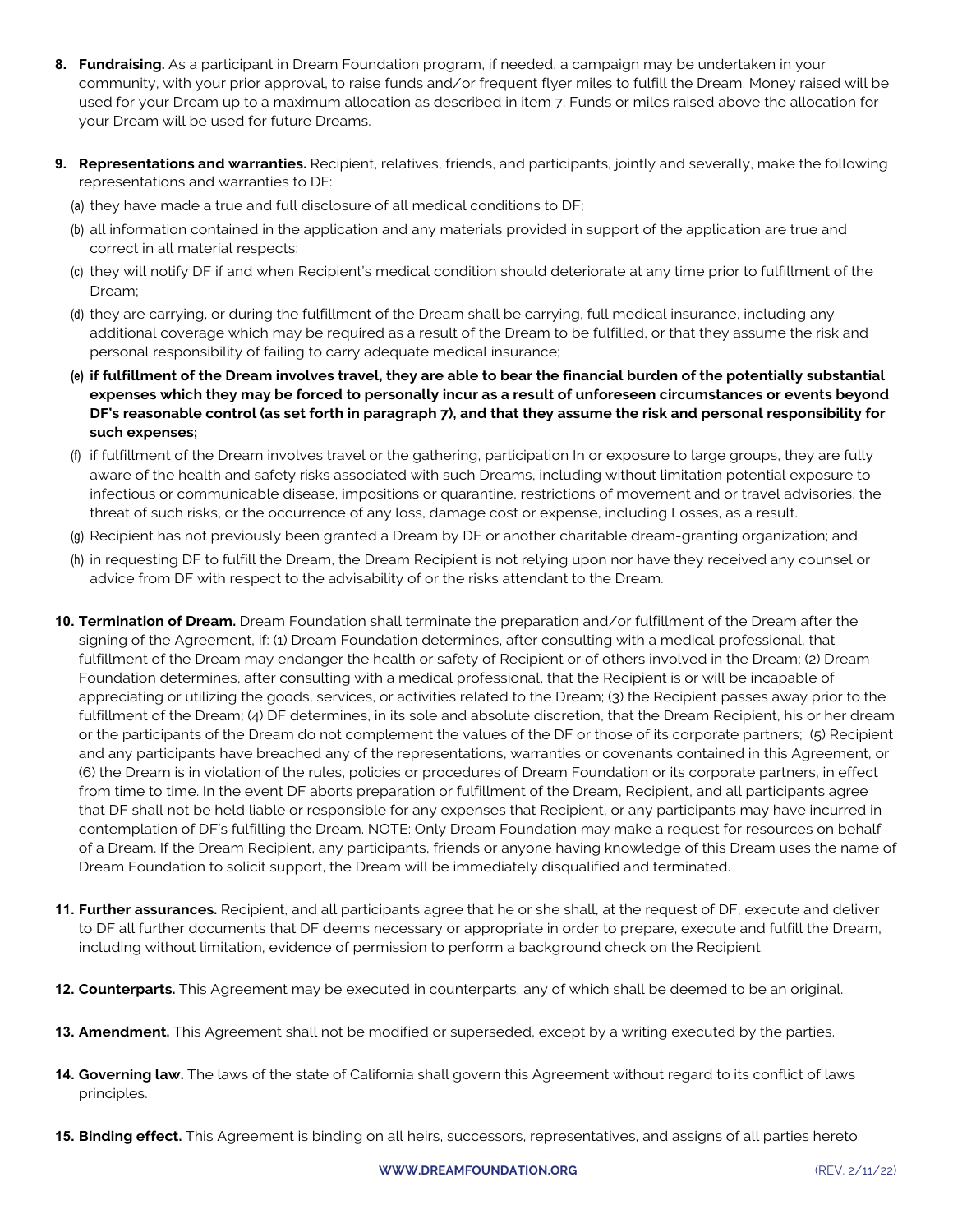- **16. Severability.** If any portion of this Agreement shall be determined to be invalid or unenforceable, all other portions shall remain valid and enforceable.
- **17. Entire agreement.** This Agreement, the application and all materials provided in support of the application constitutes the entire Agreement and understanding of the parties with respect to the transaction contemplated hereby, and supersedes all prior agreements, arrangements and understandings related to the subject matter. No representation, promise, inducement or statement of intention has been made by any of the parties hereto not embodied in this Agreement and no party shall be bound by or liable for any alleged representation, promise, inducement or statements of intention not set forth or referred to herein.
- **18. Captions.** The Captions appearing in this Agreement are for convenience and ease of reference only. They in no way describe, limit or extend this Agreement or any of its provisions.
- **19. Proof of financial hardship.** Dream Recipient understands DF reserves the right to request documentation of financial hardship.
- **20.** Grant of Right of Publicity. PARTICIPANTS UNDERSTAND AND AGREE THAT FULFILLMENT OF THE DREAM MAY RESULT IN PUBLICITY, WHETHER OR NOT THE DREAM FOUNDATION ACTIVELY TAKES STEPS TO PUBLICIZE THE DREAM.

The Dream Recipient and Participants hereby irrevocably authorize DF: (a) to publicize and use Participants' likenesses, voices and features, with or without their names, for any publication, promotion, advertisement, trade, business use, or any other purpose whatsoever in perpetuity; (b) to photograph, videotape, film, and record each participant in any manner the Dream Foundation chooses; (c) to copyright, convey, transmit or otherwise distribute, now or in the future, any such material involving the participants for any purpose to anyone, including the general public, through all media presently in existence or later invented, throughout the world, including without limitation print, video, television, radio, digital, internet, and social media; (d) to publicize, now or in the future, the names of the participants including information regarding them, their physical or emotional conditions and the details of any Dream granted.

The Dream Recipient and each of the participants agrees that it is not necessary for DF or anyone else to contact them prior to releasing any information authorized by this document. Each of the Participants hereby releases DF from all liability, damages, or claims of any kind resulting in or from, or arising from the use, distribution or disclosure of any photographs, films, videotapes, electronic recording or other information regarding Participants and the Dream.

**Initial here: (Must be initialed by ALL Participants)**

**By signing below, you affirm and acknowledge that you have read this Agreement, have retained a copy, and fully understand and agree to its provisions. All Participants must sign Agreement. For any minor Participants, the signature of their parent or guardian is both on behalf of the parent or guardian and on behalf of the minor.**

| Dream Recipient   | Date |                   |      |
|-------------------|------|-------------------|------|
| Dream Participant | Date | Dream Participant | Date |
| Dream Participant | Date | Dream Participant | Date |
| Dream Participant | Date | Dream Participant | Date |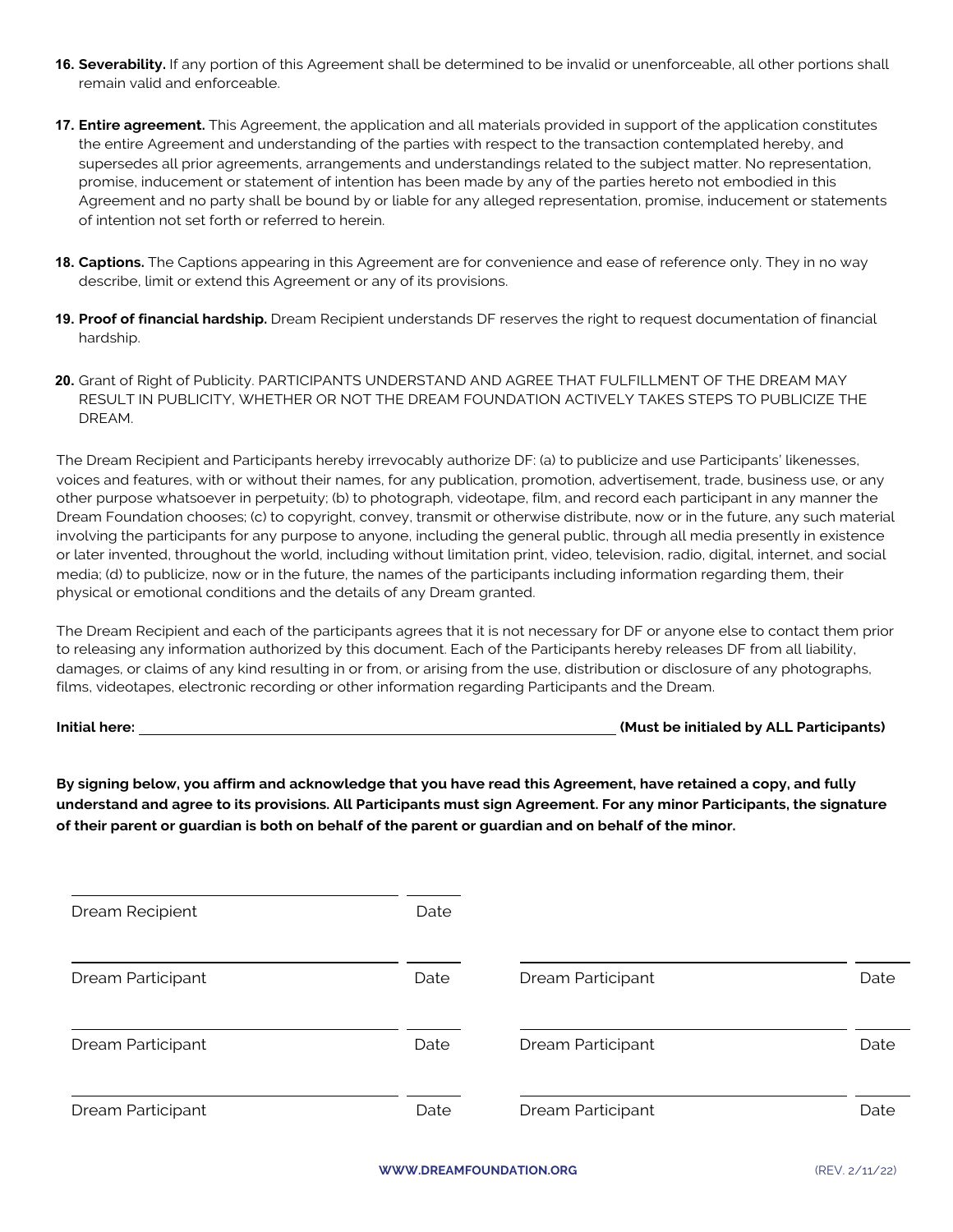# **HIPAA FORM**

Authorization for Use/Disclosure of Protected Health Information

TO:

(Physician)

(Physician's Address)

(Physician's Telephone Number)

RE:

(Patient – Print Name Legibly)

(Patient's Date of Birth)

I authorizetheuseanddisclosuretoDream Foundationofprotectedhealth information aboutPatientasdescribed below:

#### **Information that may be used/disclosed: All protected health information relating to Physician's assessments of:**

- **(a) whether Patient is medically eligible for Dream Foundation services; and**
- **(b) if so, whether his/her desired wish is medically appropriate. In addition, Physician is authorized to fill out, sign and provide to the Dream Foundation forms that the Dream Foundation may require, including forms relating to Patient's medical eligibility, the requested wish and medical considerations relatingthereto.**

Persons authorized to use/disclose the information: The Physician identified above, as well as his/her authorized representatives.

Persons authorized to receive the information: Employees or other authorized representatives of: DREAM FOUNDATION – 1528 CHAPALA ST. SUITE 304 SANTA BARBARA, CA 93101 805-564-2131 (phone) 805-564-7002 (fax) www.dreamfoundation.org

Purpose for which information will be used/disclosed: To enable Dream Foundation to obtain:

- (a) physician's assessments regarding whether Patient is medically eligible to have a Dream granted by the Dream Foundation and, if so, whether the requested wish is medically appropriate; and
- (b) pertinent information relating thereto.

Expiration date/event: This authorization expires once Patient's Dream has been granted by Dream Foundation or a final determination has been made that Patient is not eligible to receive a Dream.

Statements required by HIPAA: In accordance with the Health Insurance Portability and Accountability Act, I acknowledge the following:

- (a) I understand that Imay revoke this authorization at any time by so notifying Physician in writing, except to the extent that action has already been taken in reliance on the authorization;
- (b) I understand that if the person/entity that receives the information described above is not a healthcare provider or health plan covered by federal privacy regulations, such information will no longer be protected by these regulations and could potentially be re-disclosed by the recipient.

| Patient Name           | Patient Signature                | Date |
|------------------------|----------------------------------|------|
| Patient Representative | Patient Representative Signature | Date |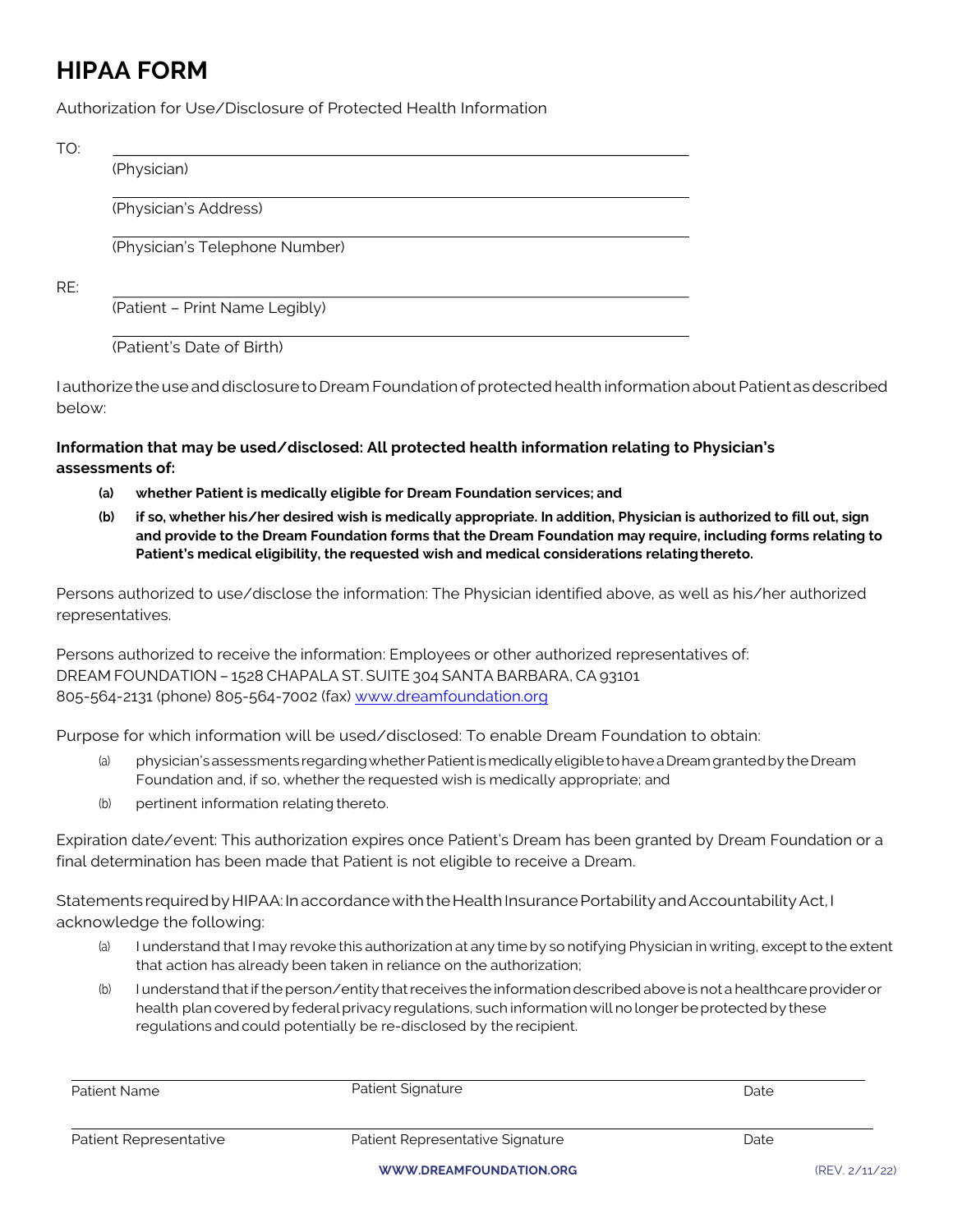# **Mailing Instructions for Application and Completed ApplicationChecklist:**

## **Please use this list to check-off each step of the application before submitting**

(Without these items your application will be denied)

| 1. Step 1 of the application completed and sent with a:                                                                                         |
|-------------------------------------------------------------------------------------------------------------------------------------------------|
| Clear and recent photograph (within the past year)                                                                                              |
| Request letter 1-2 pages clearly describing the Dream                                                                                           |
| Copy of the signature page of your most recent tax return or other proof of annual income (e.g. SSI,<br>Disability Statement or Bank Statement) |
| <b>2.</b> Step 2 and Step 3 of the application completed with ALL required information                                                          |
| 3. Step 4 of the application completed and signed by your doctor                                                                                |
| 4. Step 5 of the application, the Dream Agreement Form:                                                                                         |
| Initial numbers 2, 3, 4, 5 and 20                                                                                                               |
| Sign and date at the bottom                                                                                                                     |
| 5. HIPAA form completed and signed (Disclosure Form - HIPAA, Health Insurance Portability and<br>Accountability Act)                            |
| 6. The attached Frequently Asked Questions section has been reviewed fully.                                                                     |

If you are not sure if your application is complete, please call us at (805) 564-2131 and we will happily answer your questions. If we receive an incomplete application it will be denied.

#### **Please mail completed application to:**

Dream Foundation 1528 Chapala Street, Suite 304 Santa Barbara, CA 93101

## **No faxed applications will be accepted**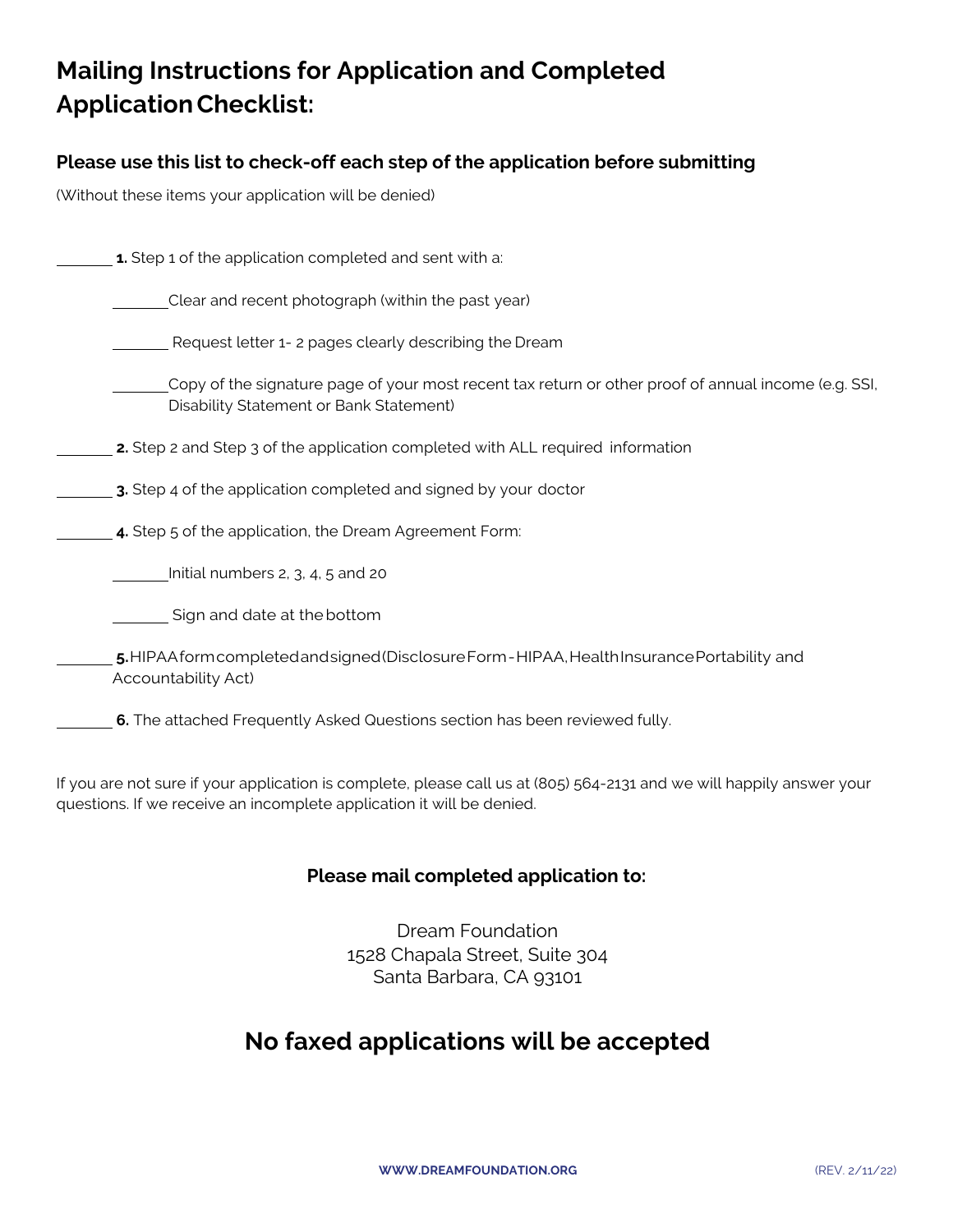# **Frequently Asked Questions**

Dream Foundation grants final Dreams for adults with a life-threatening illness. With our headquarters located in Santa Barbara, and a network of volunteers and supporters, we serve those in the greatest need around the country. We receive no state or federal funding, relying instead on the generosity of our supporters to fulfill Dream requests.

## **What is a Dream?**

- Dream must come from the adult diagnosed with a terminal or life limiting illness.
- Dream applicant must be able to communicate the Dream and comprehend/participate in the Dream experience.
- Dreams can be small (a dinner out with the family, a computer), elaborate (vacation at the Orlando theme parks, travel to the Grand Canyon), or improve the quality of life (TV, laptop).
- For more examples, please visit our website www.dreamfoundation.org/dreams
- We do not cover funeral expenses or posthumous requests.
- Please also read what Dreams we are unable to grant on the cover page of the application.

### **Do I need to be a Hospice patient to receive a Dream?**

• No. We have a Hospice Application for hospice patients, and a General Application for patients still pursuing active treatment.

#### **Does it matter where I live in order to get a dream fulfilled?**

- You have to live within the contiguous United States, Hawaii, Alaska or Puerto Rico.
- You don't have to be a US citizen, but need to currently reside in the US or Puerto Rico.

#### **Filling out the application:**

- Anyone can fill out the application, but the Dream applicant (or if the applicant is unable to sign, his power of attorney) has to sign it. We need to make sure that this is the patient's Dream, not someone else's for the patient.
- Anyone can write the Dream letter, as long as it reflects the applicant's Dream.
- The applicant has to be able to communicate his/her Dream, so if a patient is unconscious or unresponsive, we are not able to help.
- If you had a wish through Make-A-Wish Foundation as a child, we need to know when that was and what your wish was, in order to determine your eligibility at this time.
- If your doctor does not want to put down a life expectancy, send the application in anyway. As long as the diagnosis and physicians signature is there, we will try to work with your doctor to find out if you qualify for our program or not.
- Should you get denied based on the life expectancy that your doctor put on the application, feel free to have the doctor fill out Step 4 again at a later time. We will keep your application for a year and would only need the medical part resubmitted within that time frame.
- If you don't want to know what life expectancy the doctor puts in Step 4, Medical Information, feel free to have the doctor mail or fax that page in separately. Please call us for our fax number, should you wish to do that.
- The original application has to be mailed to Dream Foundation, 1528 Chapala St., Suite 304, Santa Barbara, CA 93101.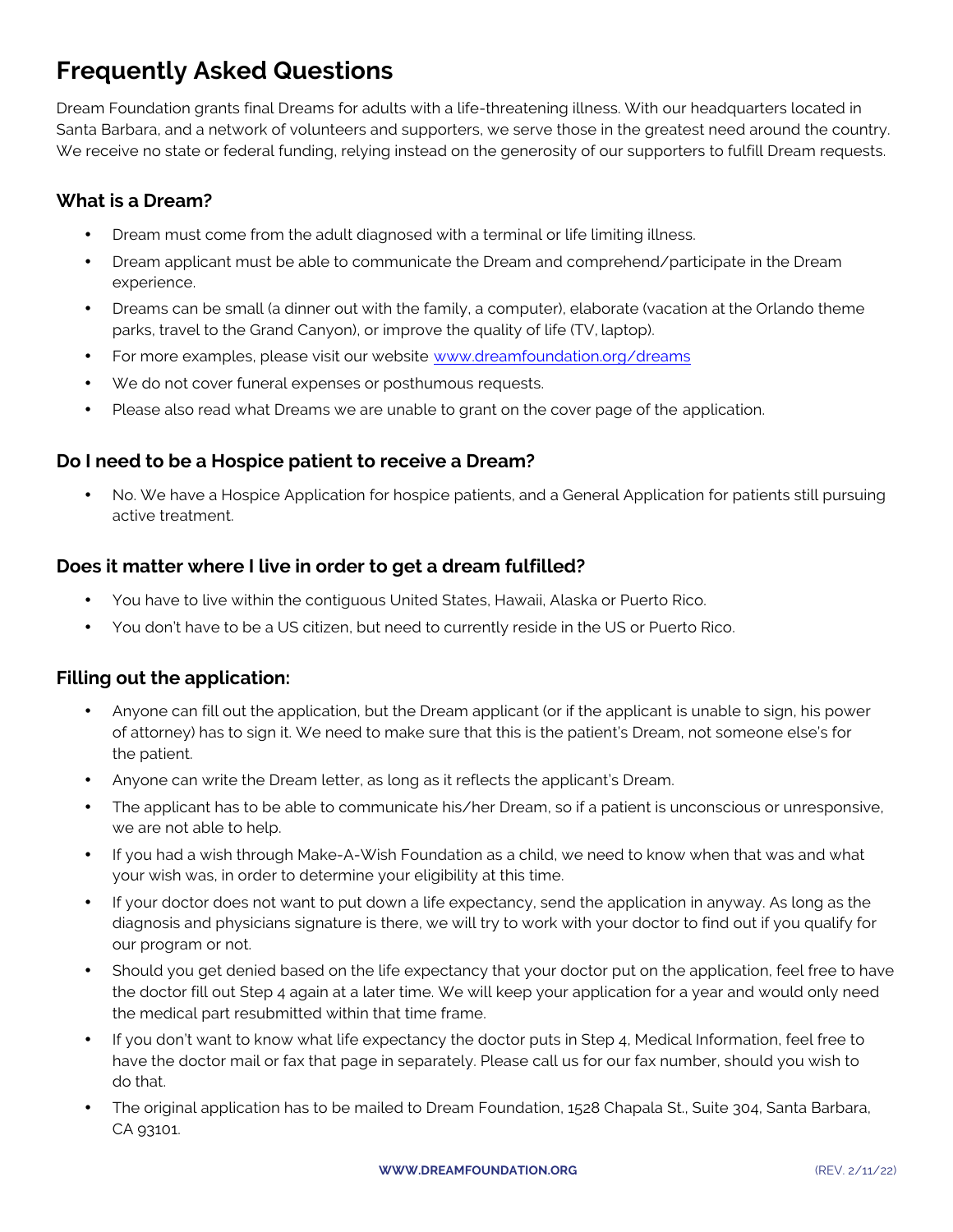• We do accept faxed applications for emergencies only. Should the patient's life expectancy only be from a few days to two months, you can call our office for the fax number to send the application in that way. We do still need the original mailed in; so don't forget to put that in the mail after faxing.

## **What should I include in my application letter?**

• We want to learn about you, your Dream, and the loved ones around you that it may affect. The more detail you can offer, the better. We want to know why your Dream is important and unique to you. Help us understand how this final Dream would make an impact for you and/or those you love.

## **How long does it take until I get my Dream?**

- It takes about three weeks to get the application processed before we begin with the verification process.
- Verification will take anywhere from a few days to several months, depending on the response time of your medical team/doctor.
- Once we start working on the Dream, please allow about three weeks to arrange for air travel, as flights get more expensive the closer to the desired date they are booked.
- Emergency Dream requests get processed the day we receive them and are verified ASAP
- While we will do our best to start working on your Dream as soon as possible, we can not rush your request for reasons other than medical necessity.

### **I do not file taxes, can I still apply? What's the income limit to qualify?**

- If you don't file taxes, just let us know about it and if you can, include an SSI, disability statement or a bank statement.
- We want to help those in the greatest of need that are unable to do so on their own. We look at each application individually. We look at the taxable income, take into consideration how many people live in the household, geographic location, and also check if the letter talks about financial hardship. Also, if someone wants to meet a celebrity, then lack of financial means may not be the issue, but instead assistance in making that connection.

#### **What do I need to be able to travel?**

- If your Dream request requires travel, you need a major credit card or debit card with enough funds to cover expenses such as meals and ground transportation, as well as the unforeseen cost associated with a hospital stay and getting home in case of an emergency.
- We do not ask for your credit card number.
- If your Dream request includes a hotel stay, you will need a credit card at check-in to cover incidentals. If using a debit card for hotel check in please be aware that a hold will be put on the card from the hotel. Often, the blocked funds will not be released until about a week after your stay.
- You need a valid government issued picture ID.
- Your doctor needs to approve your travel. We will fax additional paperwork to your doctor to best assess your medical needs and make sure that you are cleared for travel.

#### **What is included in a travel Dream?**

- Typically, we cover air transportation (economy class only) as well as accommodations (one hotel room/family room only).
- Park passes.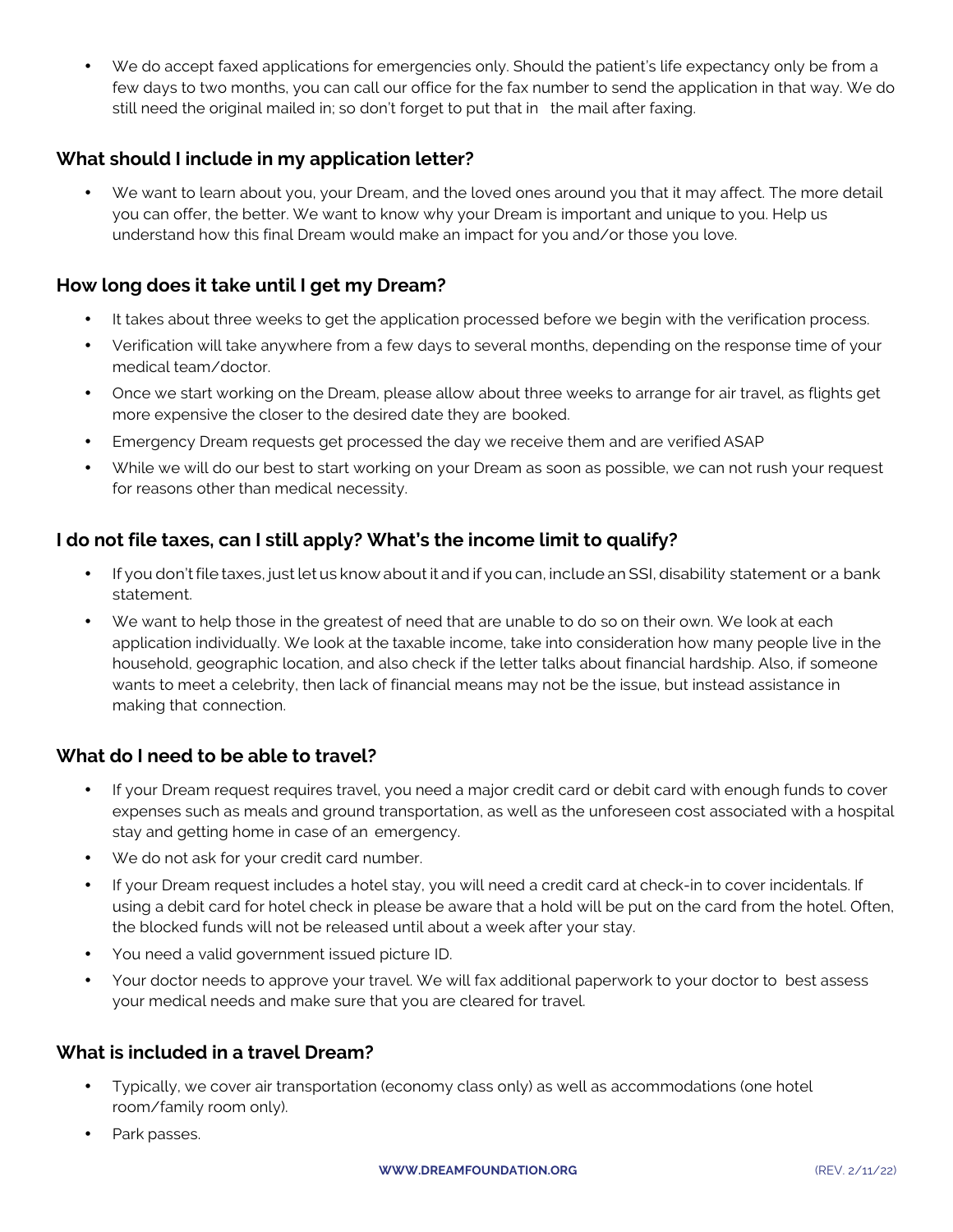- We provide travel within the USA, Hawaii, and Alaska based on your location and at our discretion.
- On a case-by-case basis, we may allow one-way travel to countries outside of the U.S. for patients who wish to die at home and consider travel to U.S. territories.

#### **Who can be part of my Dream?**

- The Dream will be for the Dream applicant, one other adult as a caregiver, as well as your children under 18 that live in your home.
- An additional caregiver will be accommodated at the doctor's request for medical reasons only.
- Caregiver does not have to be a family member.
- Additional people would be responsible for their own trip planning/cost.

## **If I want to visit family or have family sent to visit me, how long can I/they stay and how many family members can be included?**

- As long as you can stay with family or family can stay with you, there is no time limit.
- If you or your family need hotel accommodations, we can only cover 3-4 nights and one hotel room only.
- If we bring family to you, we will be able to cover 2-3 tickets if they are flying, or gas money for one vehicle.
- If you go to visit family, we will include you, your caregiver and your children under 18 who live with you.

#### **What if I have special medical needs?**

- We are unable to assist with medical needs, such as ambulance transportation, oxygen, medical equipment, nurses and aides, dialysis, etc…
- We are unable to arrange or provide hospice care away from home, dialysis treatments, or arrange for your oxygen needs.
- Should you have a medical emergency during your Dream, we are unable to assist in any way.

#### **What if I want dentures?**

• We will do our best to find a dentist that will work with us to provide dentures for you. However, we will only be able to help if there are no teeth left, as pulling teeth is considered a medical procedure.

#### **What if I want to meet a celebrity?**

- Celebrities are hard to reach and they are very busy people. For that reason, it can take many months to arrange for a meet and greet.
- Celebrities do not make house calls, so you have to be able to travel to the concert/event that the celebrity is at in order to meet her/him and still meet our travel requirements (see above)
- In order for a meet and greet to be a good experience for both sides, we ask that if you apply to meet a celebrity, you are able to communicate with him/her.
- Before beginning a celebrity Dream request, we will have a trained volunteer meet you so that we may learn more about you and why meeting this celebrity is so important to you.

#### **What is an emergency Dream?**

If the life expectancy of the applicant is two months or less, we consider the dream to be an emergency. These requests can be faxed in, but the original still needs to be mailed. Please call us for our fax number.